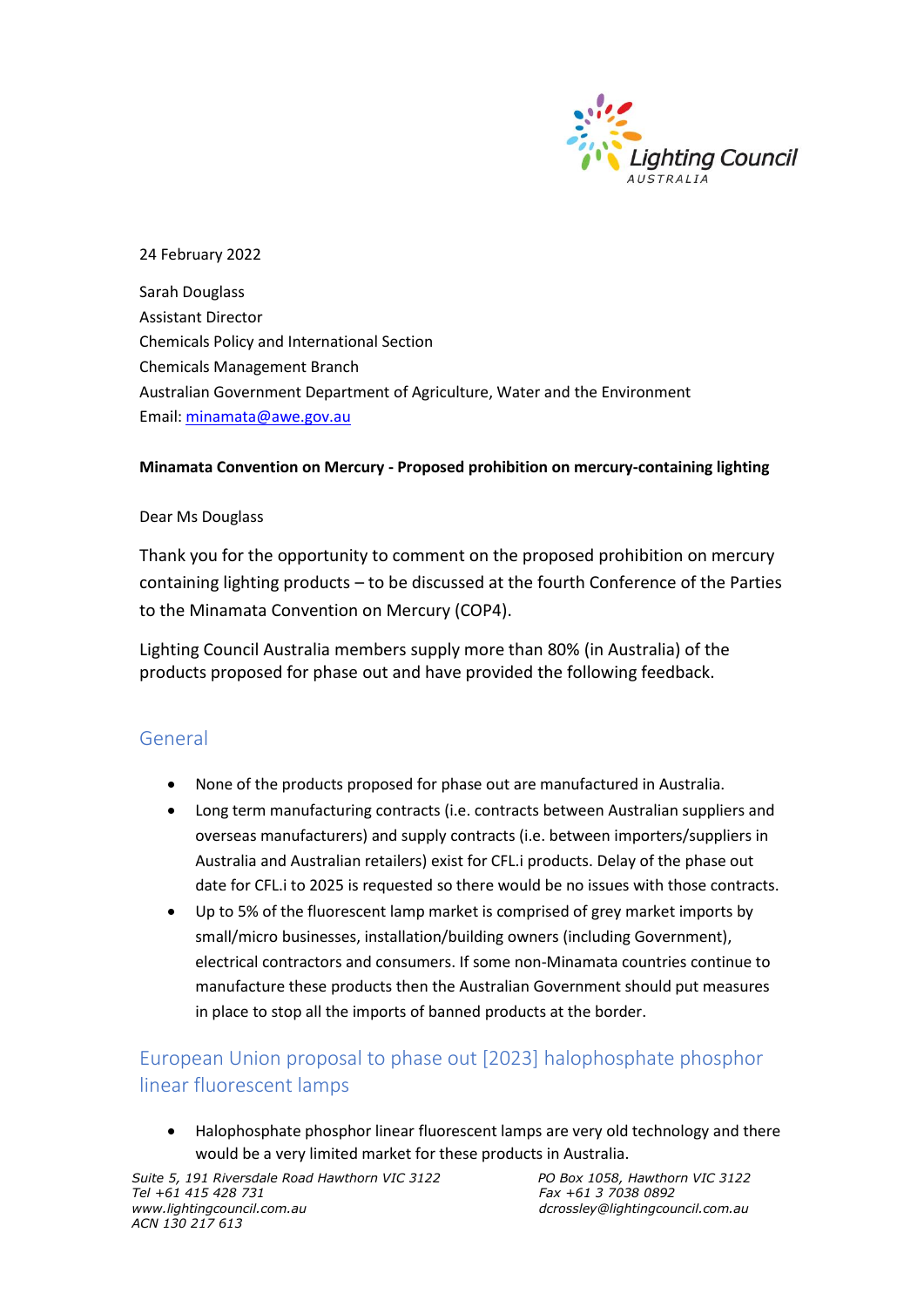- There are suitable LED replacement products available.
- Lighting Council Australia agrees it would not be an issue if these products were phased out in 2023.

# Africa region proposal to phase out [2024] compact fluorescent lamps with an integrated ballast (CFL.i) for general lighting purposes < 30 Watts

- These are primarily household/consumer market products.
- There are suitable alternative LED products in the market.
- Three-year manufacture contracts (i.e. manufacture overseas) and supply contracts (i.e. supply to retailers in Australia) exist.
- To allow the honouring of existing contracts and to reduce confusion in the market Lighting Council Australia recommends delaying the proposed phase out of CFL.i to 2025 so that alignment with the proposed phase out of triband phosphor  $\leq$  60 W could occur.
- There are still sales of CFL.i products among older Australian consumers who replace CFLs like-for-like. Lighting Council Australia suggest the Australian Government should undertake a market education campaign (regarding the phase out of CFL.i lamps) to assist consumers move to LED products.

## Africa region proposal to phase out [2025] linear fluorescent lamps (LFLs) for general lighting purposes,

- (a) Triband phosphor  $\leq 60$  watts;
	- There are suitable alternative LED products in the market.
	- Lighting Council Australia agrees it would not be an issue if these products were phased out in 2025.

## (b) Halophosphate phosphor ≤ 40 watts]

- If the European Union proposal to phase out these products in 2023 is accepted then this proposal will be irrelevant
- Lighting Council Australia agrees it would not be an issue if these products were phased out in 2025.

Africa region proposal to phase out [2024] cold cathode fluorescent lamps (CCFL) and external electrode fluorescent lamps (EEFL) for electronic displays of all lengths.

- These are very old technology products and the market is very small/limited.
- Suitable LED replacements exist.
- Lighting Council Australia agrees it would not be an issue if these products were phased out in 2024.